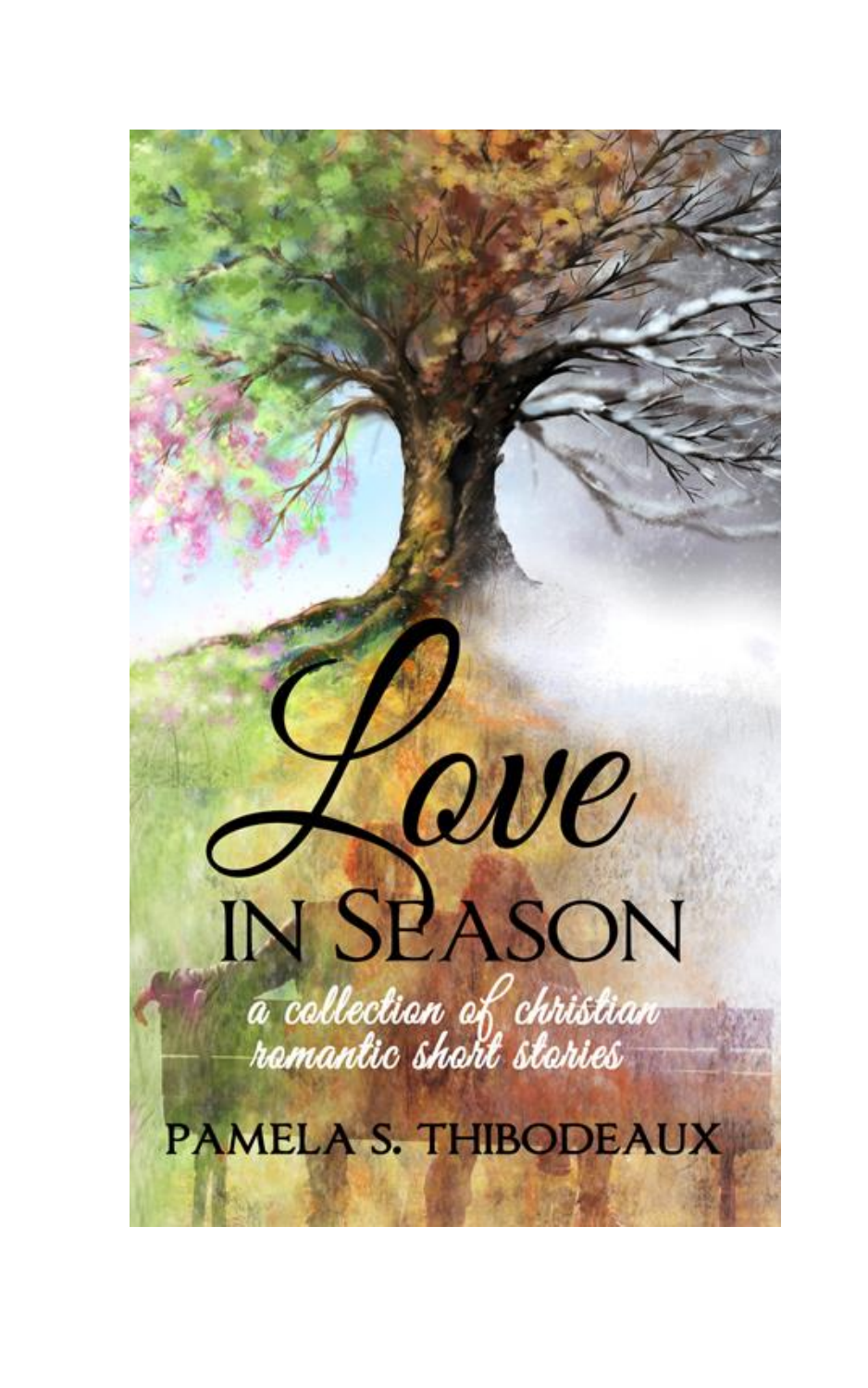# Love in Season

*A collection of Christian Romantic Short Stories*

## Pamela S. Thibodeaux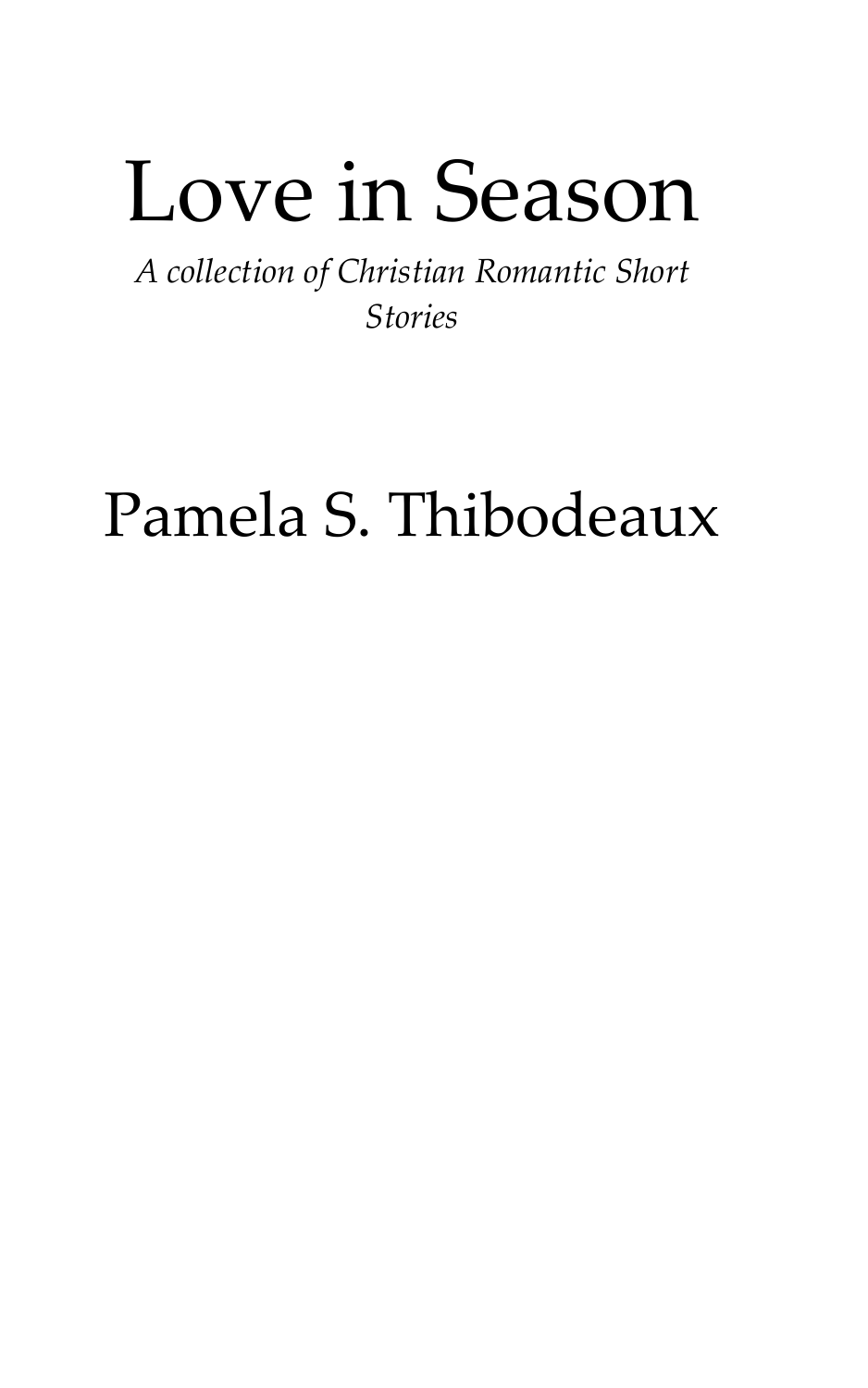This is a work of fiction. Names, characters, places, and incidents either are the product of the author's imagination or are used fictitiously, and any resemblance to actual persons living or dead, business establishments, events, or locales, is entirely coincidental.

#### **Love in Season COPYRIGHT 2018 by Pamela S. Thibodeaux**

All rights reserved. No part of this book may be used or reproduced in any manner whatsoever without written permission of the author or Pelican Ventures, LLC except in the case of brief quotations embodied in critical articles or reviews.

eBook editions are licensed for your personal enjoyment only. eBooks may not be re-sold, copied or given to other people. If you would like to share an eBook edition, please purchase an additional copy for each person you share it with.

Contact Information: titleadmin@pelicanbookgroup.com

All scripture quotations, unless otherwise indicated, are taken from the Holy Bible, New International Version<sup>(R),</sup> NIV<sup>(R),</sup> Copyright 1973, 1978, 1984, 2011 by Biblica, Inc.™ Used by permission of Zondervan. All rights reserved worldwide. www.zondervan.com

White Rose Publishing, a division of Pelican Ventures, LLC [www.pelicanbookgroup.com](http://www.pelicanbookgroup.com/) PO Box 1738 \*Aztec, NM \* 87410

White Rose Publishing Circle and Rosebud logo is a trademark of Pelican Ventures, LLC

Publishing History First White Rose Edition, 2019 Paperback Edition ISBN 978-1-5223-0186-8 Electronic Edition ISBN 978-1-5223-0185-1 **Published in the United States of America**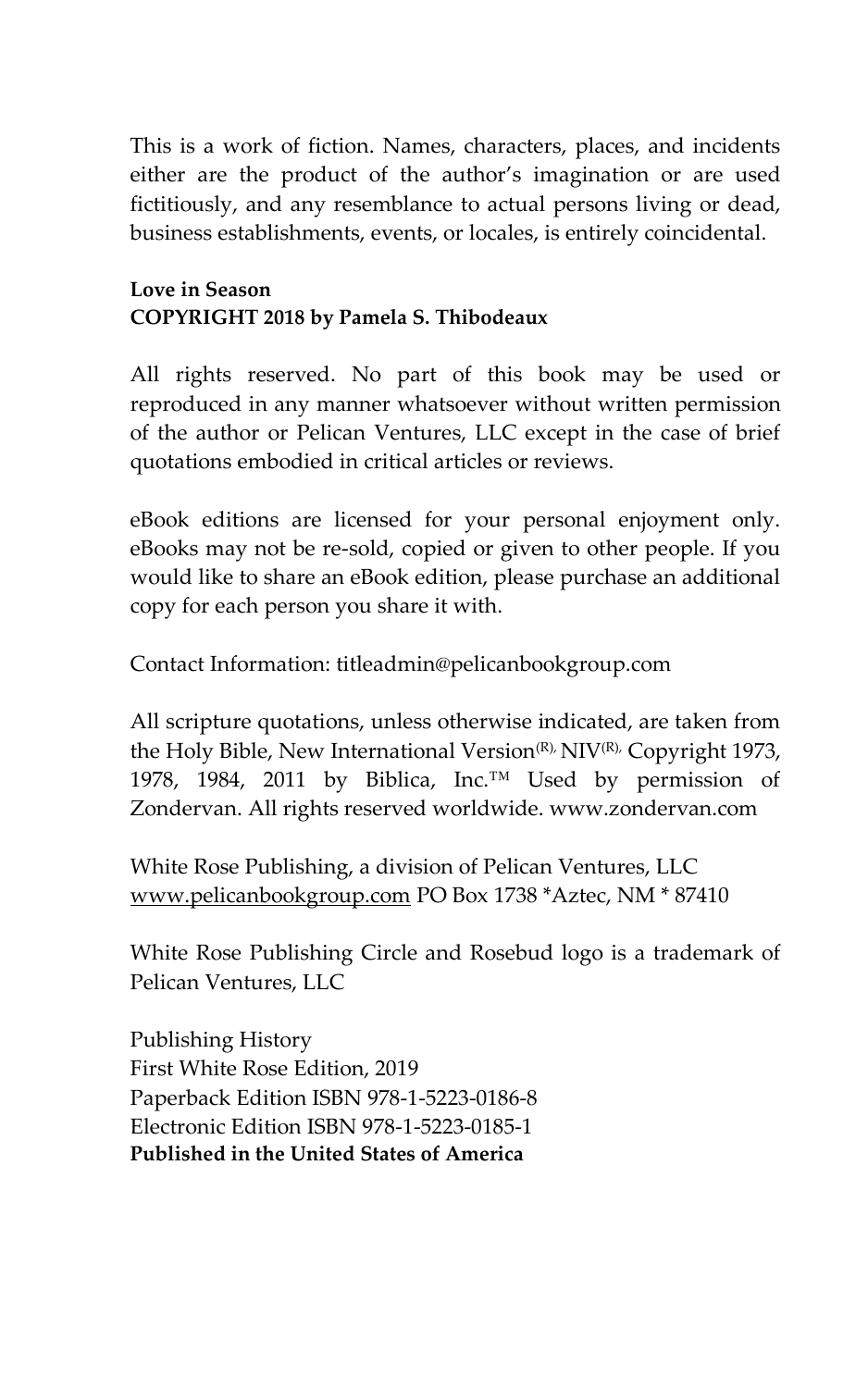### *Dedication*

#### For Karla: family by blood, sisters of the heart, friends forever ~

You left us too soon. I love and miss you.  $(B/F/C/S/A)$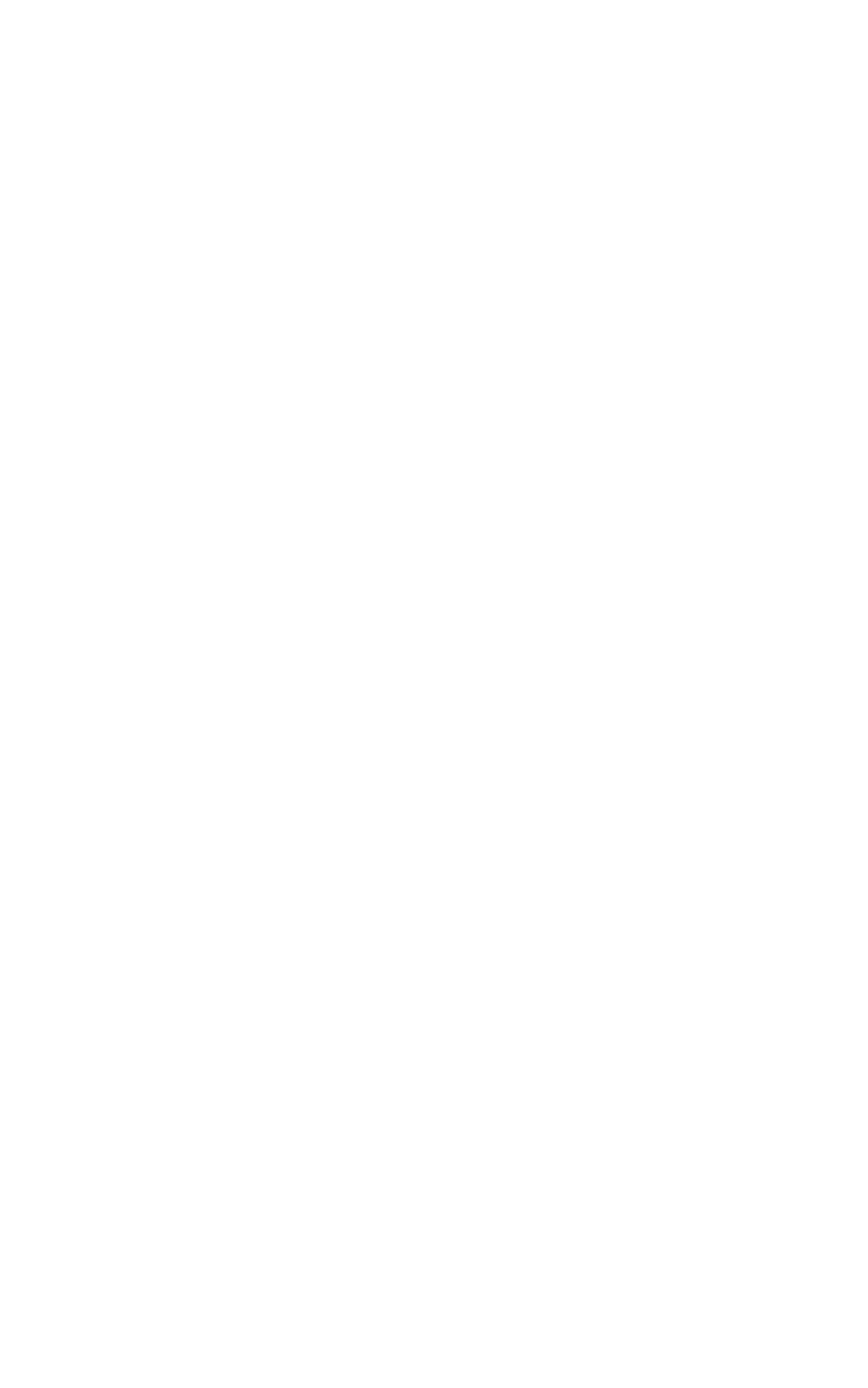*Winter Madness*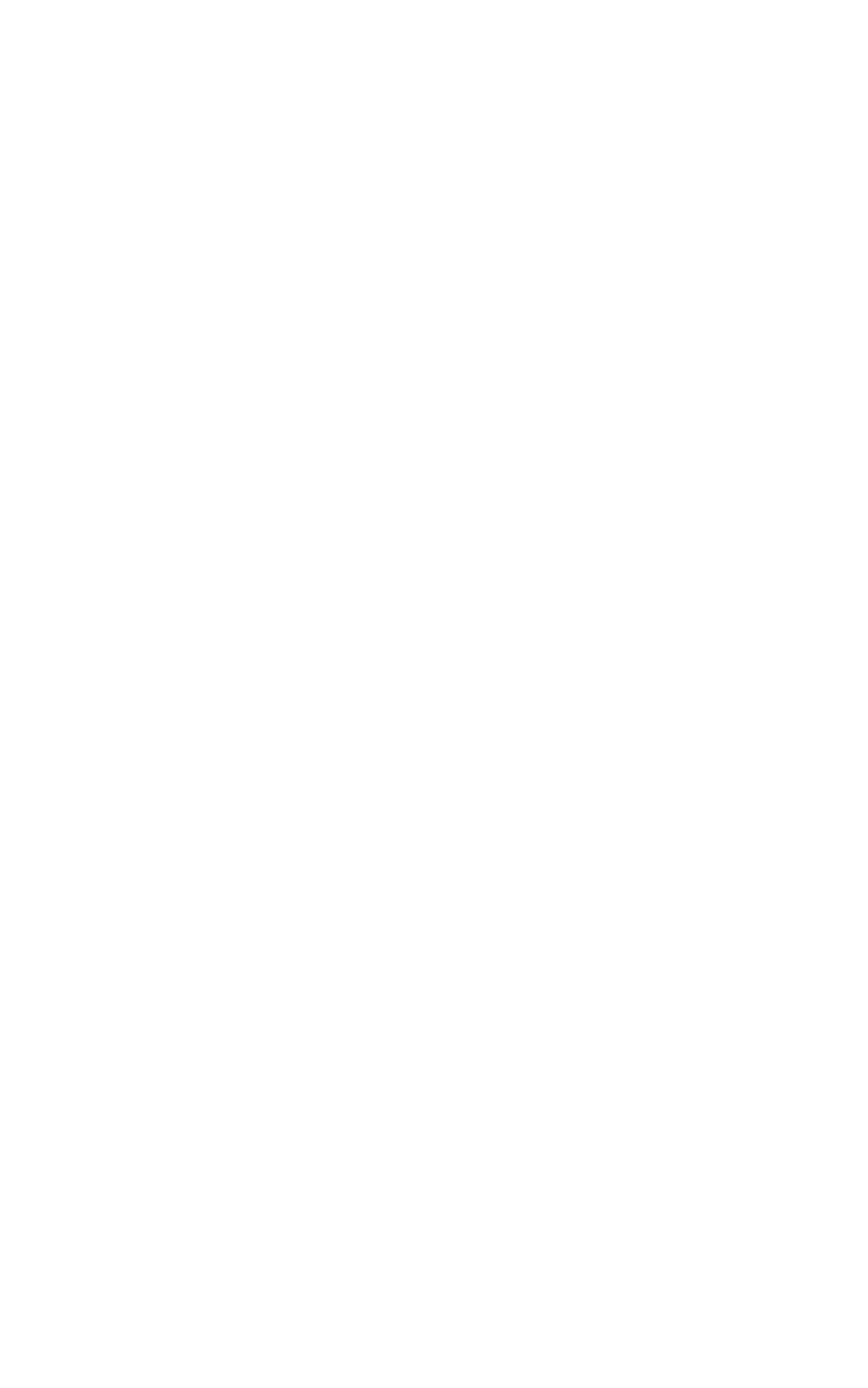They met on a cold winter morning in a cozy coffee shop. Not just the tinkle of the bell above the door announced his arrival, but also the quickening of her heart, the slow thud of blood through her veins, the sharp curl of need in the pit of her stomach. Even before she saw him, she knew the minute he'd walked in. A dream from her past.

He turned; their eyes met...

William's breath caught. There she sat all soft and glowing. A ghost from his past. He hesitated, blew a soft rush of air to cool the steaming brew he'd just purchased. A sigh escaped followed by a resigned shrug. *There's no way out of the meeting now.* Only a few steps separated them physically, miles emotionally. One hurdle at a time, he thought, and joined her at the table for two beside the window.

'Good morning,' she breathed up at him, every year of distance, every minute of longing reflected in her voice as though she'd waited for him all along, just as she promised so long ago, and again not so long ago.

William scowled. "Snow everywhere, slush beneath, what's so good about it?'

Sienna sighed. 'There's nothing quite as lovely as the first snow of the season.'

He frowned. 'Lovely? Tell me, what do you find so lovely about the cold and dampness that comes with the first snow of the season?'

She smiled, and his heart skipped a thud.

'Always reminds me of what the Bible says about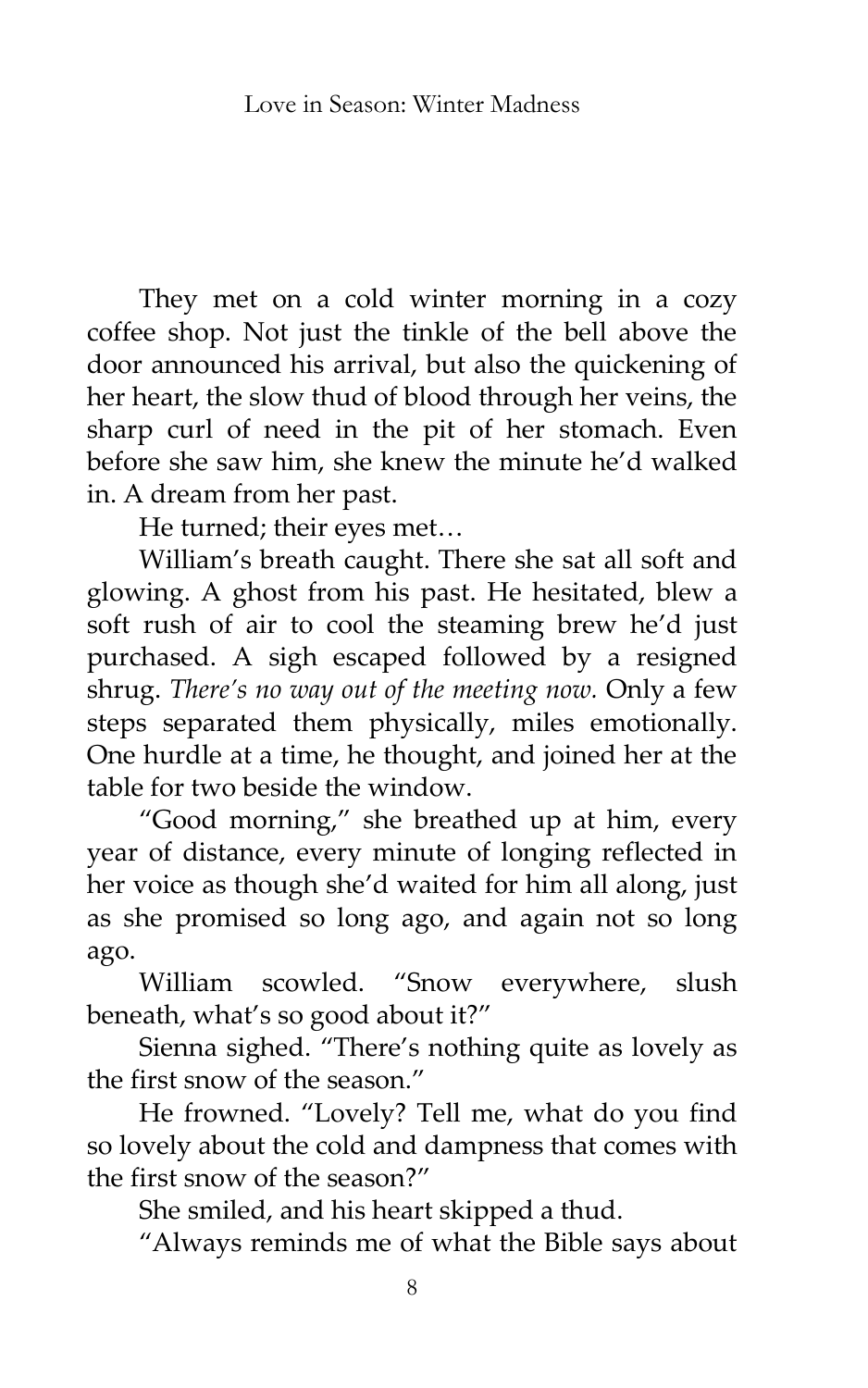our salvation, and that the Blood of Jesus cleanses us as pure and as white as snow and offers us a chance for new life."

He arched an eyebrow in interest. 'Still the faithful optimist after everything you've been through; how's that possible?'

She took a moment before she answered. 'What would you have me do, William, forget everything God has done for me, turn my back on Him and just stop living?' Her voice was soft, not accusing.

William shrugged. God knew he'd never be able to live through what she had, which is why he'd never settled down and married. Fear of the unknown had always been his biggest obstacle. That, and the fact he'd yet to find someone who could understand, or at least tolerate, his idiosyncrasies. He'd heard all the rhetoric about faith and the power of it to make one's life simpler, easier, and more harmonious. However, he'd never met anyone who actually lived out the concept, just the opposite, in fact. Nearly everyone he knew who professed to have faith, had lives as messed up as his.

Not sure how to answer her question, he posed one of his own. 'So how do you get through something like that? And don't give me the pat answer of 'by faith.' Explain it to me."

Sienna knew people sometimes found it hard to understand the whys and wherefores of her faith despite the challenges she'd faced in her life, especially the death of her husband and daughter. She took a moment to send up a silent prayer. How could she explain something so personal and so deep as her faith in God?

She knew all those pat answers, but it was obvious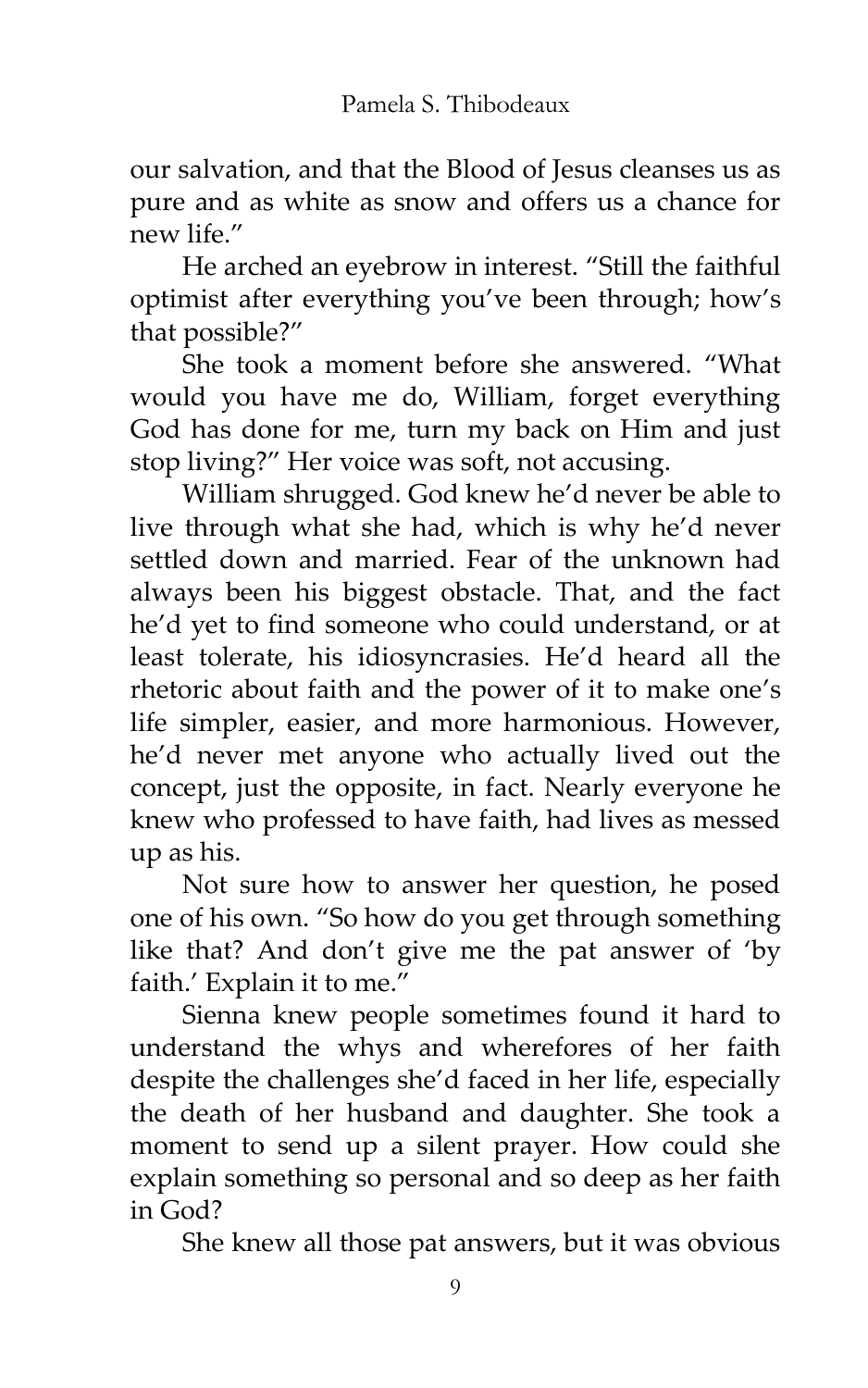by William's response that he needed something more. She smiled a little. 'We all have a measure of faith, but it's our choice as to what we put our faith into. For instance, what assures you that the chair you're sitting in isn't going to break?'

He shrugged.

'That's faith. Faith that the chair is well built and will hold you. But the faith I have is that God is in control of my life and no matter what may come my way, He will see me through. I understand you're asking how someone gets through the death of a spouse and a child. Believe me, it's not an easy thing to do. But true faith lives on even when we don't understand, even when we don't want to. And, there was a time when I didn't want to either. I'll never forget that day as long as I live, or the way God showed Himself to me in my darkest hour.'

Encouraged by his attention, she mustered the courage to continue her tale. 'About a month after I buried Jace and Olivia, I hiked to the bottom of Peg Leg Falls. The sky was overcast and gloomy, filled with dark, billowy thunderclouds. Mist rose from the falls, the water swirled and raged at my feet. Everything about that day reflected the agony in my soul. I wanted to die, you see, and I knew exactly how to accomplish the feat. As matter of fact, I went there with the sole intention of killing myself.'

His gasp halted her words. Sienna reached over and placed her hand on his, pleased when he turned it palm up and threaded his fingers through hers. The strength of his grip encouraged her. She blinked back the sudden influx of tears and swallowed the lump in her throat.

'I even brought my husband's pistol to ensure no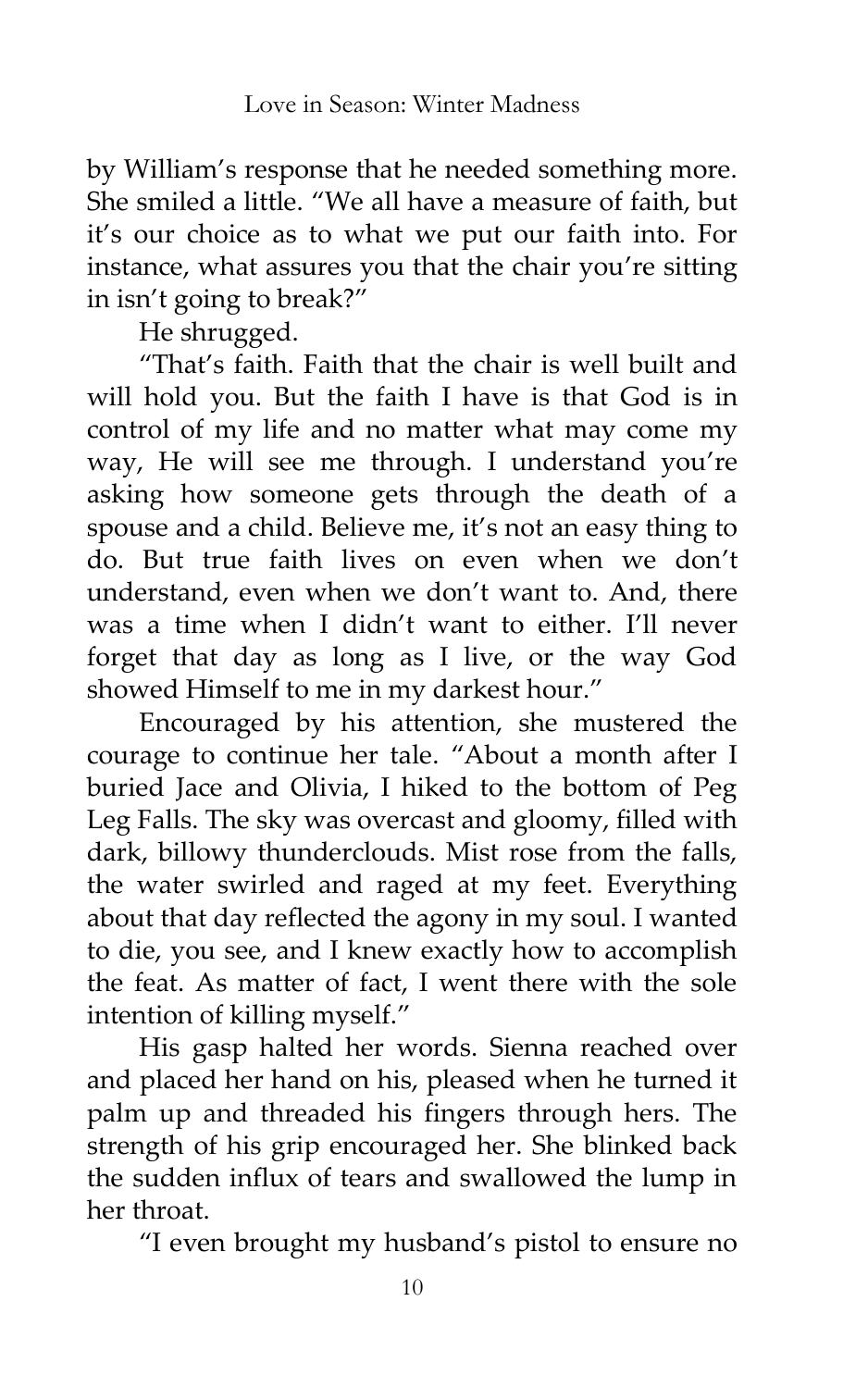other outcome,' she said. 'I stood there at the bottom of the falls, wanting to end all of the pain and misery in my life, but for some reason I just couldn't pull the trigger. All of a sudden, my heart cried out, 'Why God?' I screamed it into the air, and then I heard His reply. *'Beloved.'*'

Williams's eyebrow arched, but Sienna just smiled through his obvious skepticism.

'I know you're thinking I'd lost my mind. But I'm not making this up, William. I actually heard the still, small voice of God above all of the chaos in my mind. I sat and cried, really cried, for the first time in months. You see, until that moment I'd been afraid that if I started crying, I'd never stop. Oh, I shed a few tears here and there, but to purge myself; to weep and rage until I couldn't move anymore and then just start again? Never, not me, I've battled depression all of my life and just *knew* if I started crying, I'd never stop.'

'I never knew you battled with depression.'

Sienna smiled at the tenderness in his eyes. 'There's a lot people don't know about me. I've been very good at hiding the real me. But no more, if someone doesn't like the real me, it's their loss."

He squeezed her hand. "So, what happened after you heard the still, small voice of God calling you 'beloved'?'

Sienna took a sip of her coffee to gather her thoughts. She'd told this story only once to her church family and never realized how hard it would be to tell it again–especially to a skeptic. 'Well, I'd like to say just hearing His voice made everything all better, but that's not true. I was so angry with God that I just couldn't let go. Not yet. We had a screaming match.'

Her words trailed off at the snicker he tried to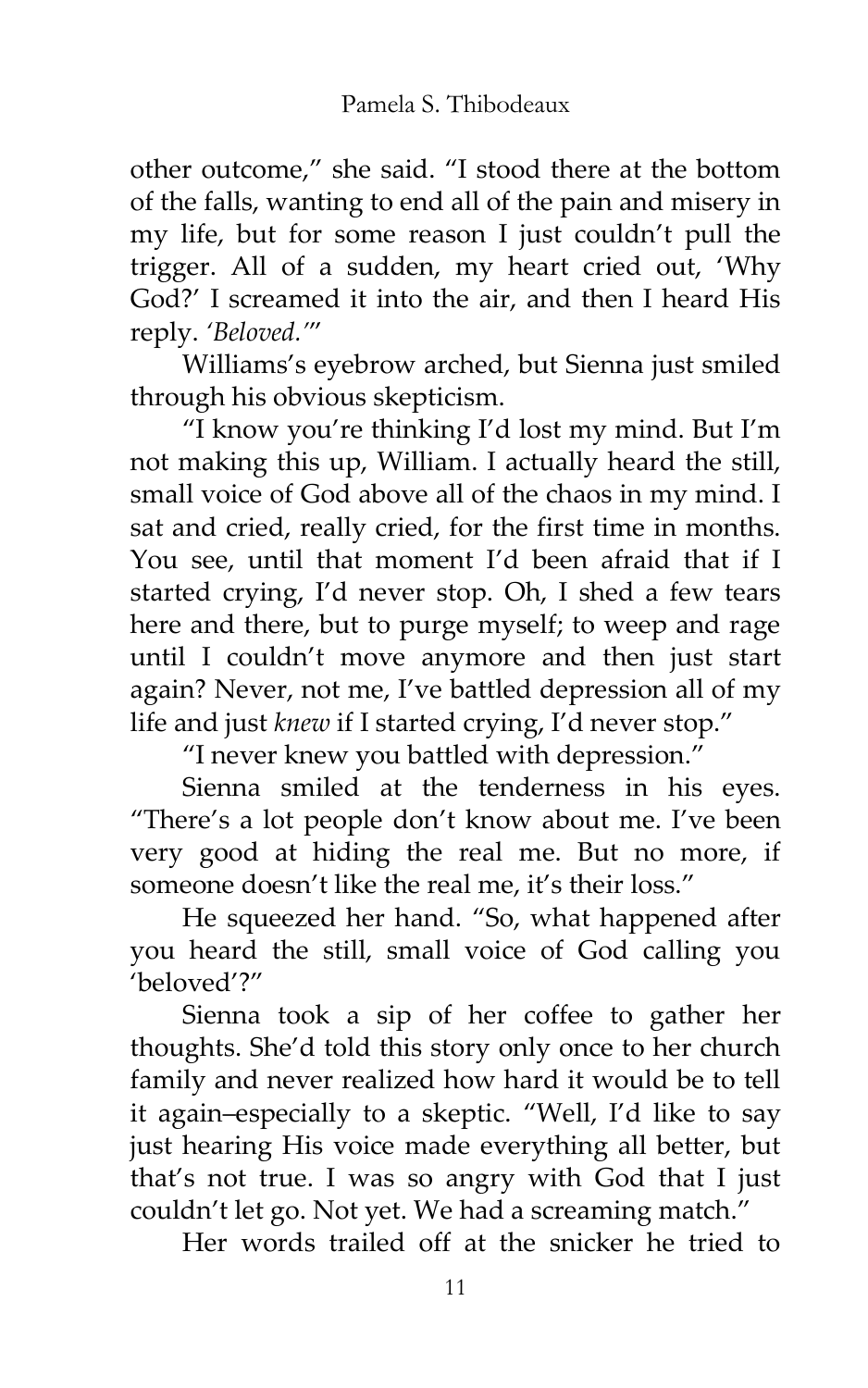muffle.

'I'm sorry. I just can't imagine God being so real that He'd actually talk, much less engage in a screaming match with you.'

'Well, actually I did all the screaming. God just whispered.'

'Whispered what?'

'Well, I asked Him why? He answered, 'Beloved' and 'My love is sufficient.' I asked, 'what's the point?' He answered, 'Love bears all things, believes all things, hopes all things, endures all things. Love never fails.'

'I really let Him have it, then, shaking my fist at the sky and arguing that love does fail. I demanded to know where He was when Jace and Olivia lay trapped beneath the wreckage, suffocating in their own blood.' Sienna paused and took another sip of her coffee. Her hand shook, voice trembled. She took a deep breath and continued.

'Then He told me that He had plans for me, plans for a hope and a future. Of course I couldn't see past the pain in my present to even consider a future, and I told Him so. I told Him they were my life, my hope and my future and He'd let them die.'

William let out a snort that was full of disbelief. 'Your life and hope? Not from what I hear. That may be true about the baby, but from what I understand, your husband was a real jerk and you're probably better off without him.'

An angry flush warmed her cheeks. She narrowed and hardened her gaze as she considered her next words which were spoken between teeth clenched as tightly as the fists in her lap. 'It's true Jace wasn't the best of men. Second choice husbands usually aren't. But that doesn't mean I wanted him dead.'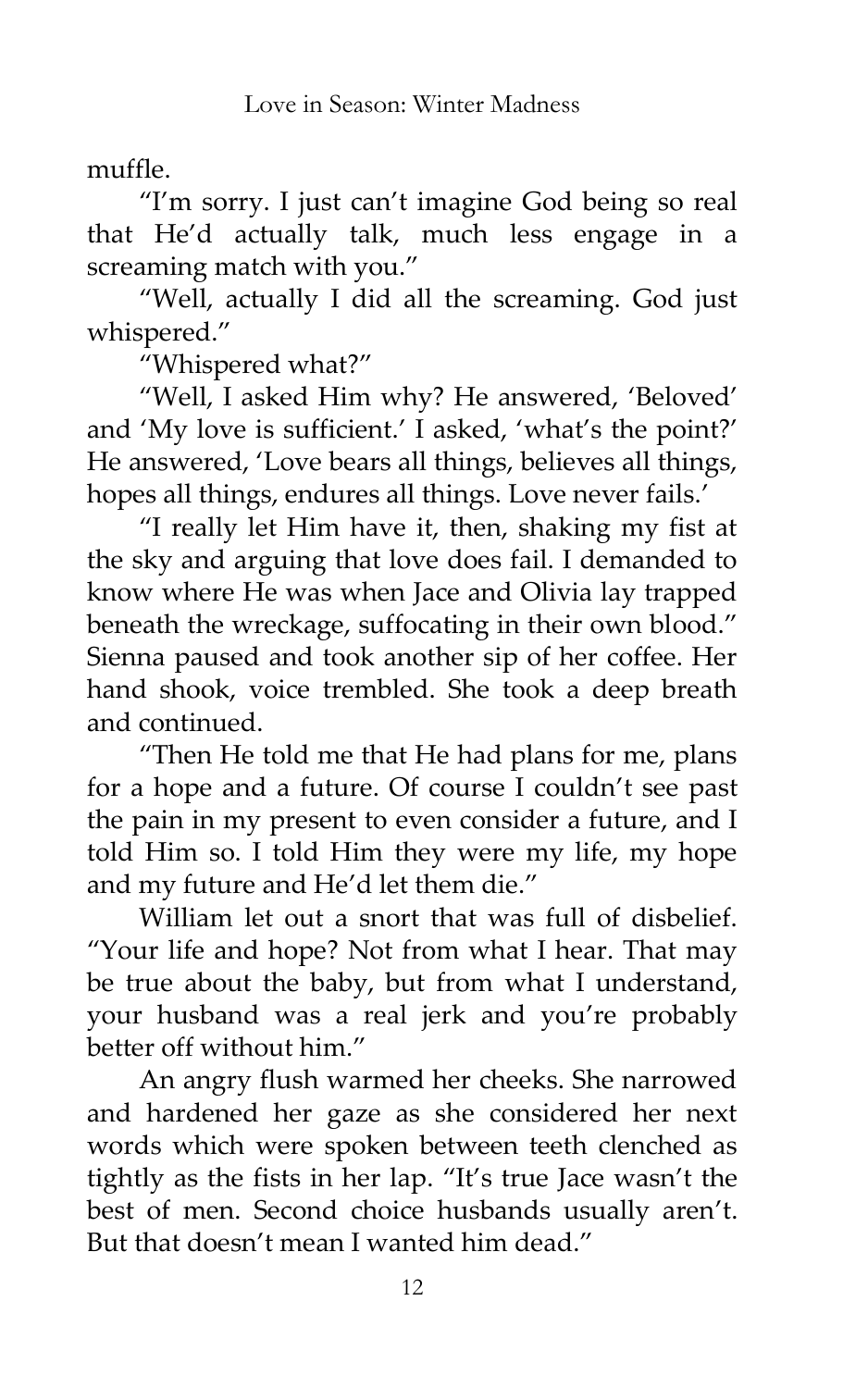She hoped her meaning wasn't lost on him. The memory of her pleading with him to marry fresh out of high-school rose like a thundercloud between them. William squirmed, swallowed hard, and then lifted his cup in mock salute.

'Touché. Please continue your story.'

Sienna swallowed the lump in her throat and lifted her water glass with a trembling hand, not sure if she wanted to say another word. Silence stretched between them. *Tense. Wary.*

William reached across the table and lifted her chin with his finger. 'Sienna, I'm sorry. True or not, my comment was way out of line. I'd really like to know what happened after you had your screaming match with God<sup>"</sup>

Uncomfortable with confrontation on every level, Sienna pushed aside the negative emotions and continued. 'Well, after I said what I said about them being my future, He simply whispered, 'beloved,' again. That's when I broke down and cried for what seemed like hours.

'Afterward I asked Him to show me how or even why I should want to start over."

'What happened then?' William couldn't keep quiet. Despite the tension that had risen between them, the tale engrossed him as no other had. Everything about her convinced him what she experienced was real, and he wanted to know more—about God, and about the woman she'd become.

'Sunlight burst through the clouds, a rainbow danced on the mist. A dove cooed as it settled on its nest. Children's laughter rang on the wind.'

He frowned. 'That's it? No thundering voice, no warm, fuzzy feelings, no epiphany?'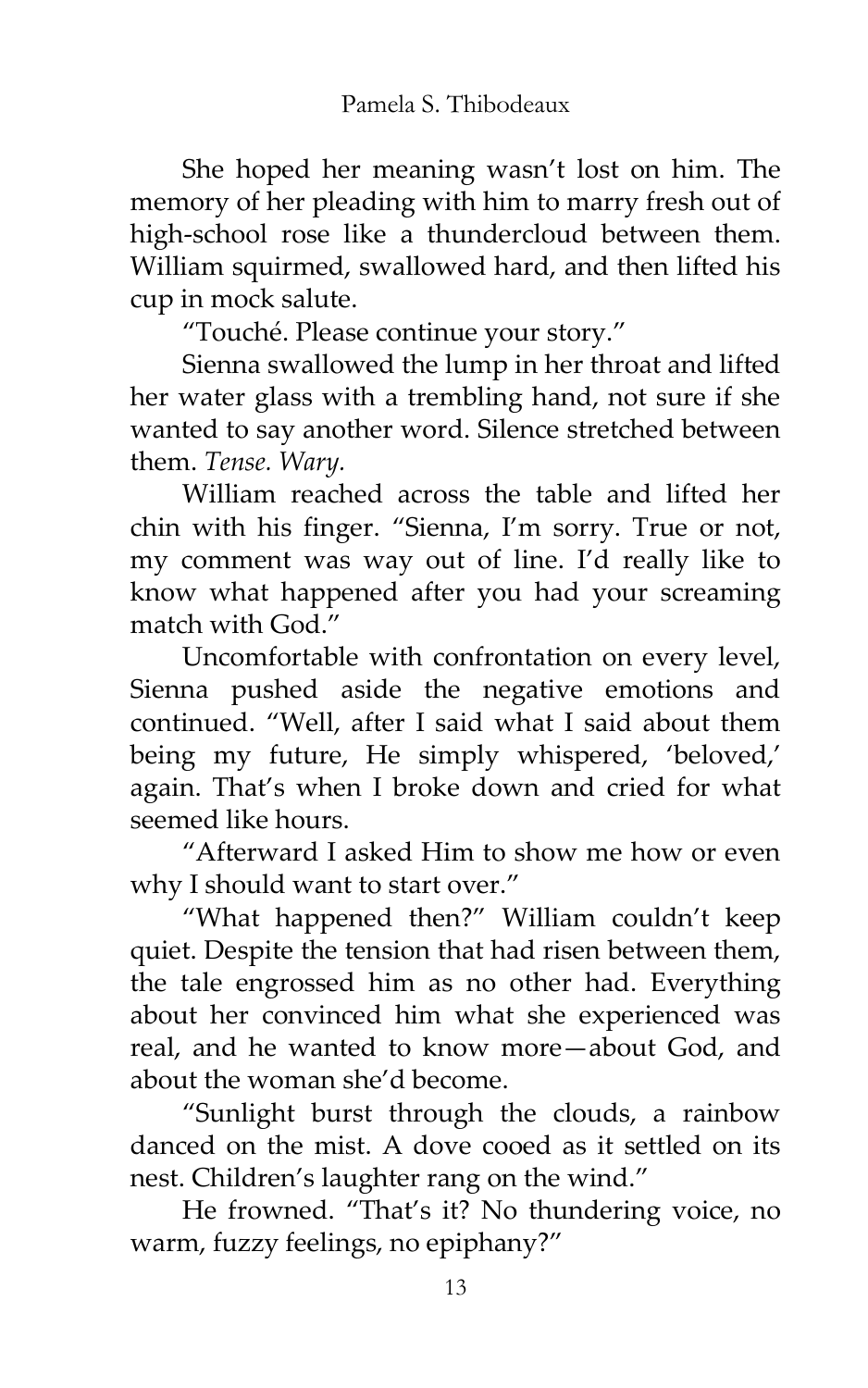Sienna smiled. 'No only a revelation. You see, those are all sights and sounds of life, of love. In those few moments I knew, I understood what God wanted of me. He wanted me to live, to hope, and to love. For where there is love, God is forever present. His love is perfect, a perfect love which casts out the deepest of darkness. I guess you could say that *was* my epiphany.'

Her entire being seemed lit with conviction. He felt it all the way to his core. *And just like that I'm forgiven*, he thought, and the realization touched his heart as no sermon ever had. "So, what did you do then?' he asked.

'I wept again, only this time they were tears of gratitude and hope. I threw the pistol away, turned away from the darkness in my soul which had overtaken my life and headed toward the light–the light of Christ–the light of life.'

'So that's it? No more doubts, no more fears, just you and God, happy ever after?'

Heads turned when her laughter rang out in the coffee shop. Smiles bloomed on harried faces.

Sienna wiped tears of hilarity off her cheeks, surprised and glad she'd withstood the pain of telling her story as well as the quick flash of anger, and could emerge from both with renewed hope. 'Oh yes, plenty of each. But William, the bible teaches us that we can choose how we live. In Deuteronomy God said, 'I've put before you life and death...therefore, choose life.' When those doubts and fears rise up, I still have to choose to believe in His good plan for my life and my future.'

'And have you any idea yet, what the future might hold?' he asked.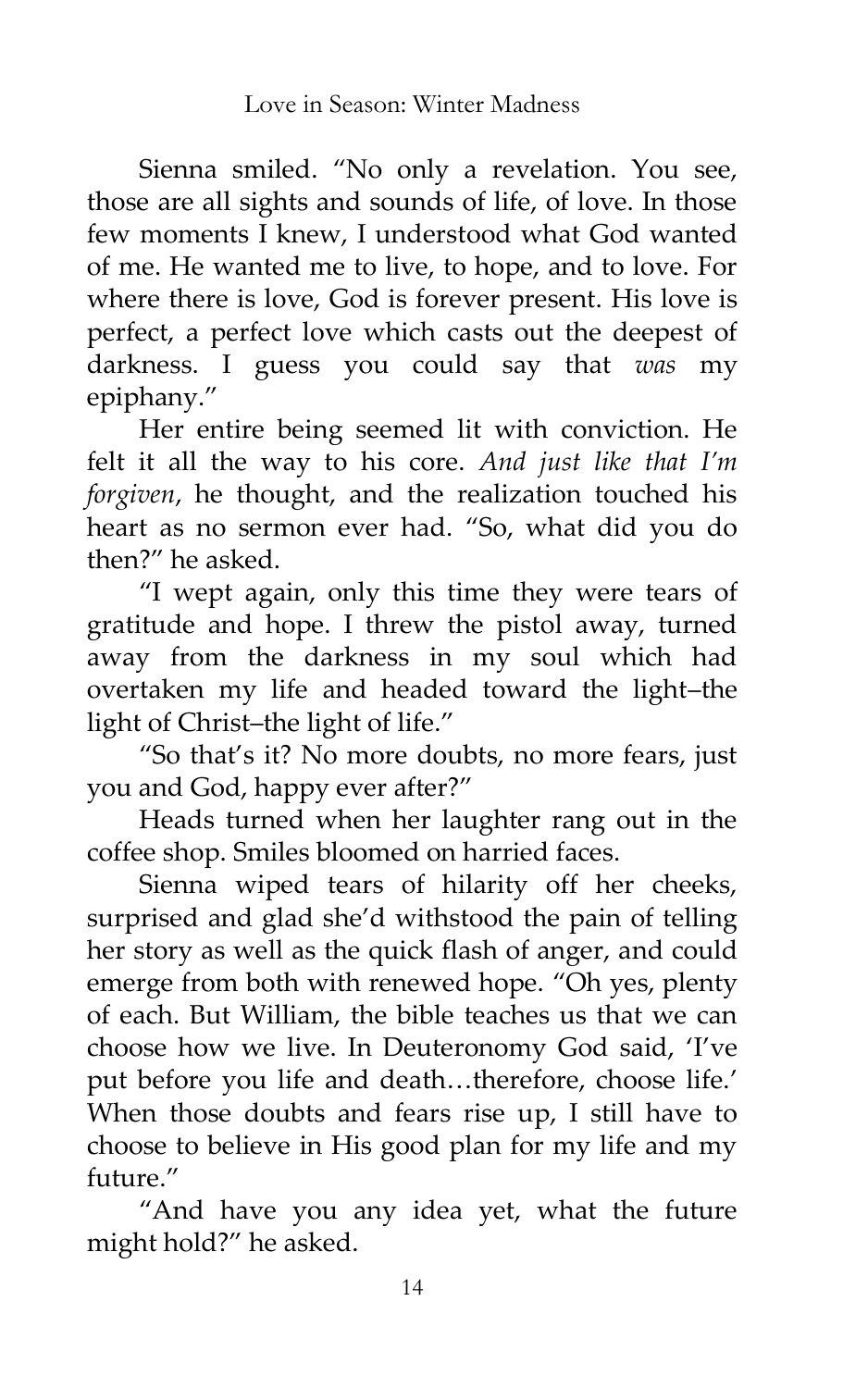She nodded, 'Love, peace, joy and hopefully another family one day.'

'Is that what you really want?'

'More than anything else,' she confirmed. 'OK, enough about me. What about you, what do you want out of life?'

William's heart hammered in his chest when he realized her dreams coincided with his. Not until that moment did he realized how very much he wanted someone to share his life with. Nor had he appreciated how much he wanted the kind of faith and optimism she exuded.

He shrugged hoping she couldn't read his thoughts. 'Guess I want the same things in life everybody else does....A decent place to live, enough money to live comfortably, someone to share it all with"

'So what's stopping you, or has stopped you, from getting all you want?'

William sipped his now-cold coffee and grimaced. 'This rat-race we call life. Sheer madness if you ask me.'

Once again her laughter bubbled throughout the room. William watched in amazement as her contagious joy affected everyone around them. Businessmen, frustrated moms and irritable children all responded. Heads turned, furrowed brows smoothed, frowns turned to smiles. His eyebrow quirked in curiosity, "What's so funny?"

Her laughter trailed off into giggles between words. 'You. I never knew you were so pessimistic. I mean, you've always had those dark, brooding good looks, but a pessimist?'

'Dark, brooding good looks? Sounds like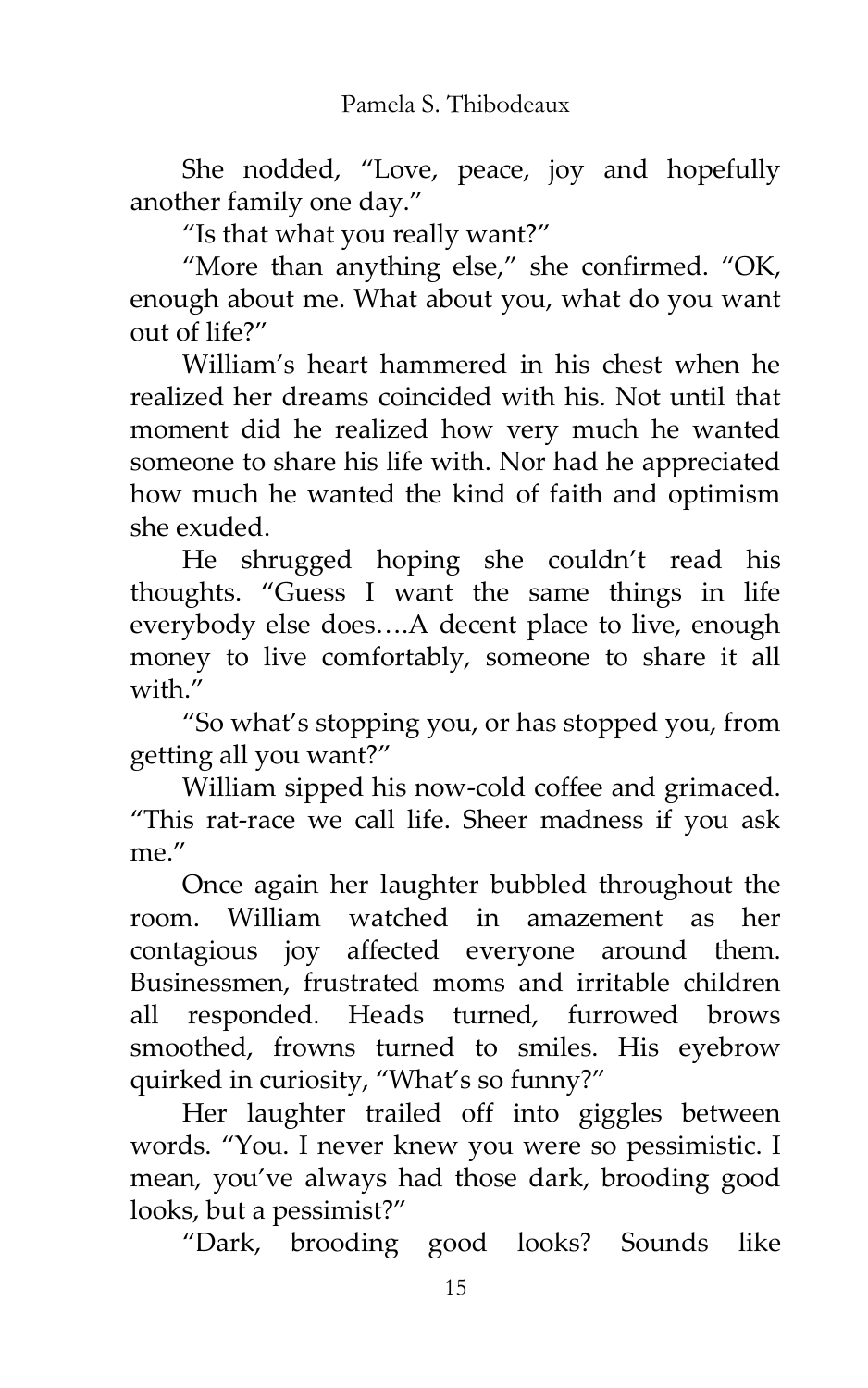something out of a romance novel. Besides, I'm not a pessimist, I'm a realist.'

'Oh please, realist my foot. You've been frowning since the moment you arrived nearly an hour ago. You probably had a frown on your face before you walked in. A frown, by-the-way, which deepened the moment you saw me. Like you'd seen a ghost.'

Shocked because her words echoed his exact thoughts when he walked in and realized the woman he'd chatted with online was the same girl he'd known and loved as a teen, he flushed and scrambled for an explanation. 'I was just surprised. I mean, Sienna is not that common a name, but I wasn't sure until I got here that it was really you.'

Her merry hazel eyes danced with humor, but she simply arched an eyebrow at him without comment and rose from her chair. She held a hand toward him. 'Come on, I know what we're going to do today.'

He couldn't resist the lure of her joy, and grinned as he placed his hand in hers. 'What are we going to  $d\rho$ ?"

'I'm going to show you the beauty and joy of life, if only for this one day.'

Hope flared in his heart that she may be the one person who could do what he considered the impossible. After all, he'd never really gotten over her. Nor did he forget how she'd touched his heart so many years ago in a way no other had since.

They paused at the door to fasten their jackets and slip on caps. She took his hand again and led him across the way and two blocks down to a park on the other side of the street. The tiny wooden bridge they traversed crossed over a creek and swayed under their feet. Sienna stopped midway to their destination.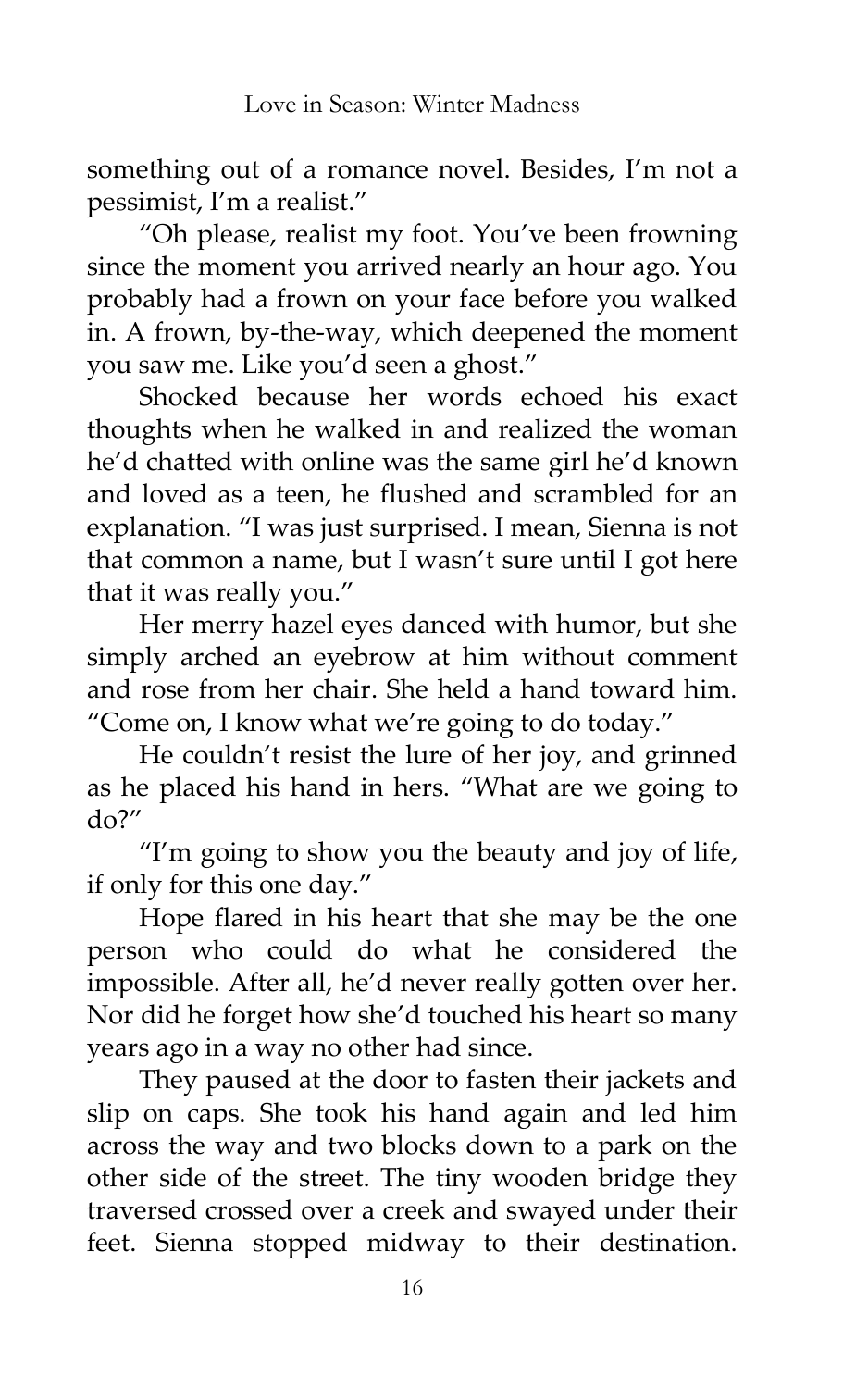"Listen," she urged.

He cocked his head. "What?"

'What do you hear?'

He turned in the direction she looked, stood still, and tried to hear what she heard. A smile tugged at his lips when he turned to her. Her eyes were alight with joy.

'You hear it too, don't you?'

'Tell me what you hear, Sienna.'

'Children laughing, the sounds of joy, of love; two things that make this world go around are love and joy. A child's laughter encapsulates both.'

His heart melted another degree. He slipped his arm around her waist, took her hand in his, and walked with her to a bench on the edge of the frozen pond where children ice skated in a flurry of color and movement. Never in his life had he felt as complete as he did in that moment.

'Do you skate?'

She nodded. 'I love to skate. Olivia loved to also. Jace had two left feet when it came to skating and dancing.'

'Well I don't.' He pulled her up with him. 'Let's go.'

They changed into rented skates and danced across the ice. Hours later, weak from laughter, giddy with excitement, they shared soup and salad at a nearby restaurant. 'What's next on your agenda for showing me the beauty and joy of life?' he asked her.

She shivered. 'Well, after we thaw out a bit, we'll walk back to where our cars are parked, fetch mine and, well, you'll just have to wait and see.'

'I must warn you, I don't like surprises.'

'I love surprises,' she countered. 'Surprises are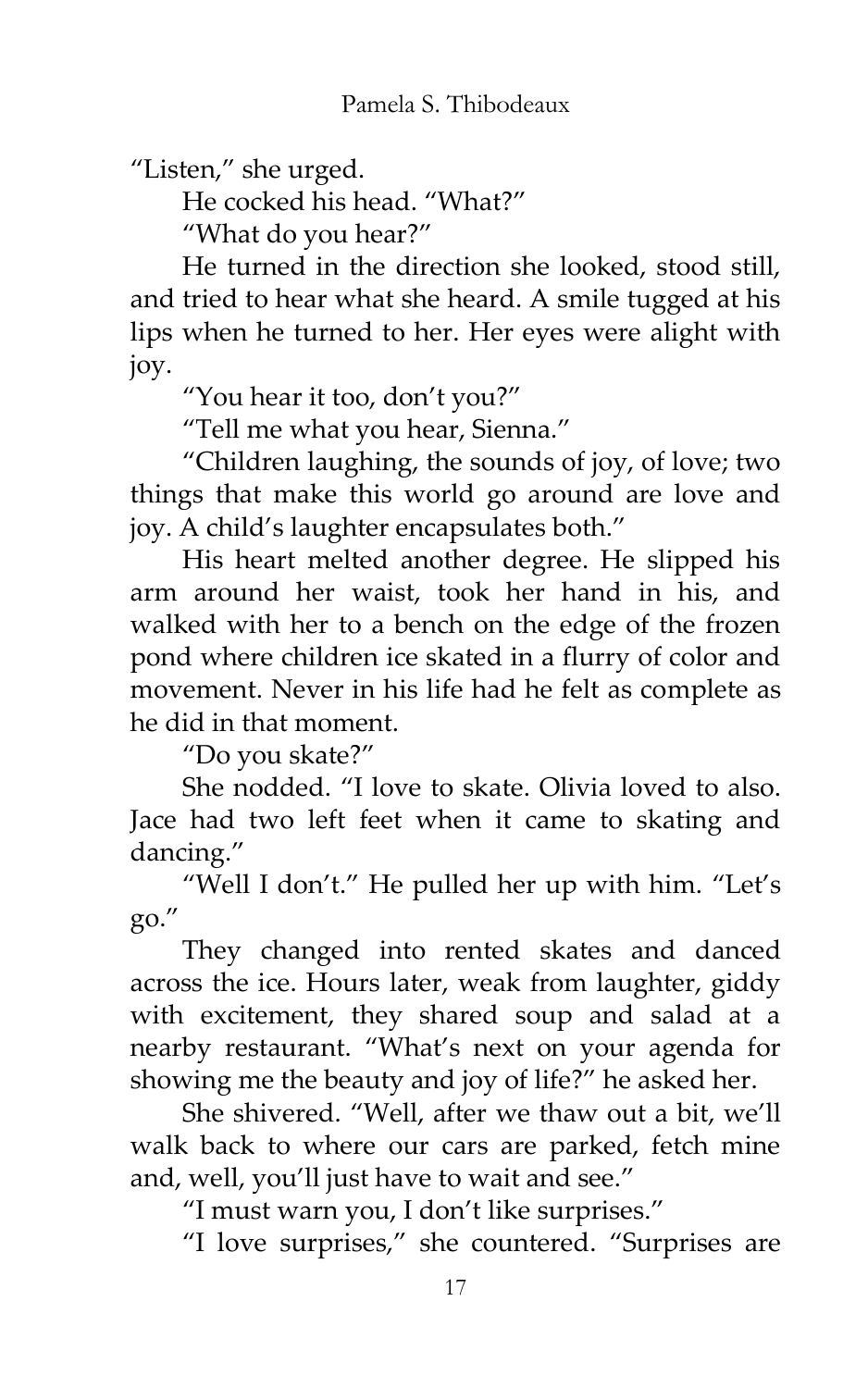what make life interesting.'

As much as she had known in her heart the person she'd chatted with online was the same boy she fell in love with in high school–and somewhere deep inside still loved–she never dreamed they would actually spend a whole day together. But, just as she had known twenty years ago, she still felt from the very depths of her soul they were meant to be together. Now, she hoped the afternoon would melt into evening and linger. Where could they go, what could they do that would surpass the last few hours spent skating with children? A thought wormed its way into her mind. An image formed, idea gelled.

She finished her allotted one glass of wine and excused herself to depart to the ladies room. She returned to find William up and ready to leave. He held the jacket for her to slip on and then took her hand in his.

'Where to?' he asked and linked arms with her.

'We'll fetch my car and go for a drive.' Once ensconced in the warmth of her economy sized SUV, the atmosphere nice and toasty, she headed out of the city.

'Any place special you're taking me?'

She smiled over at him, "Yep."

She laughed. 'Just relax, William and enjoy the drive.'

The atmosphere grew comfortable as they rode in silence. Sienna wondered if he was immersed in the same pleasant memories which warmed her. She glanced over at him and remembered with profound clarity the way she felt the first time his electric blue eyes met hers in high school, the thrill that raced through her every time their hands brushed, the pain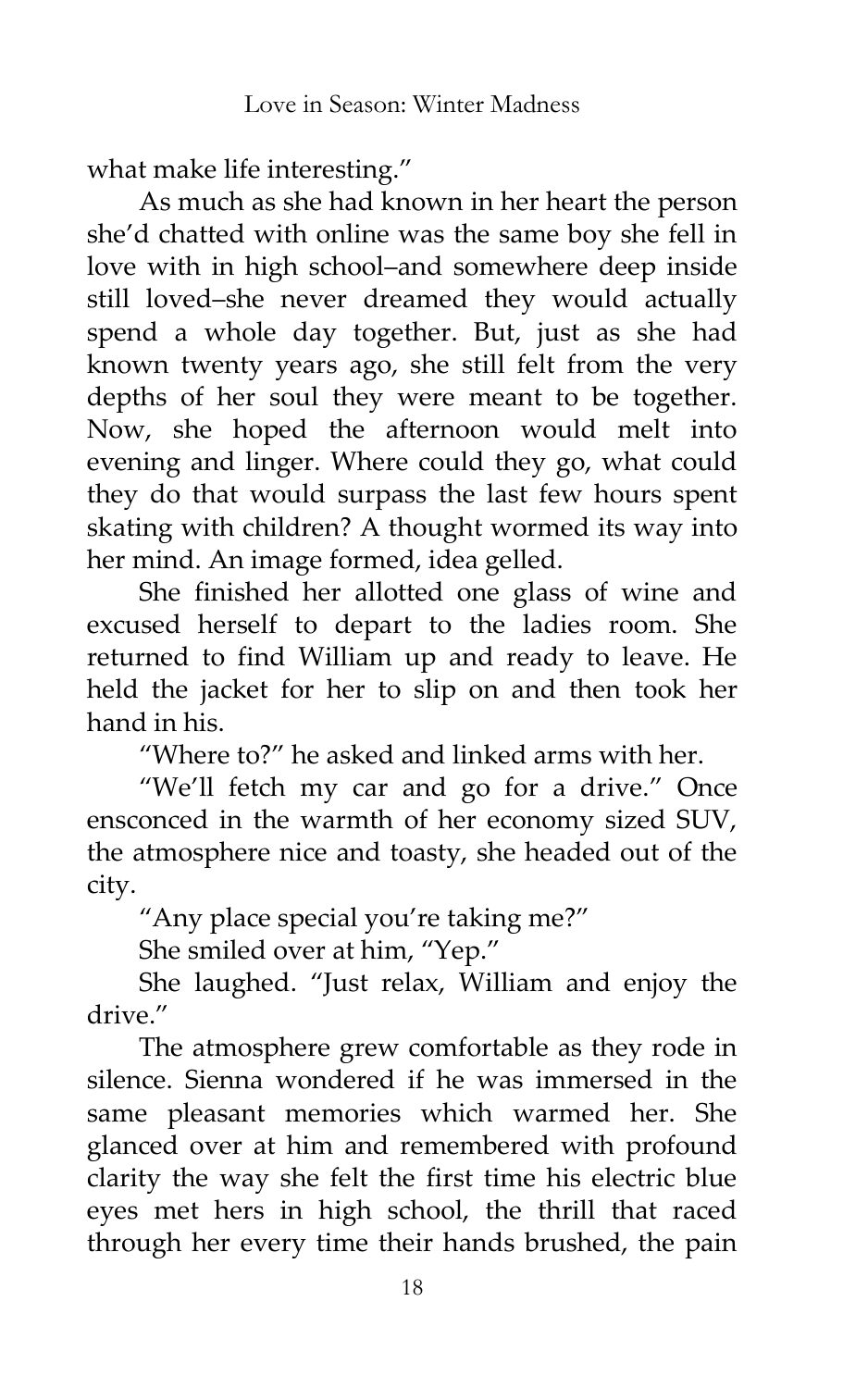of losing him when he said they were too young to fall in love.

Her heart beat in wild jubilation that this might be a second chance at her life-long dream of marriage and children.

She slipped an instrumental CD in the disc drive and turned the volume down to where it served only as a backdrop for the scenery which unfolded before and around them. A rainbow shimmered in the sky off to the east. Clouds surrounded mountain peaks like halos to the north and west. As the car climbed upward, small waterfalls burst through rock to splash onto the road, on some, icicles hung like crystal prisms and reflected sunlight in bursts of color in the air.

He reached over and took her hand in his, played with her fingers then kissed the tips. "You're right, this is beautiful. I guess I don't take time often enough to soak in the magnificence of everything around me."

'That's the problem with most people today; they're all caught up in the rat race, as you so colorfully put it, that they don't appreciate the simple gift God has given us.' She answered, trying to ignore the soft fluttering his touch caused.

She stopped at a roadside vantage point on the edge of a small canyon. They disembarked and stood together where heaven and earth met in a glorious profusion of rock and sky. Sienna moved forward, leaned over the guardrail and hollered, "Hello!" then burst into laughter when her voice echoed back in answer.

'Your turn,' she told him. William chuckled, shook his head and took a step back.

'C'mon, loosen up a bit and have fun.'

'I've had more fun so far today than I believe I've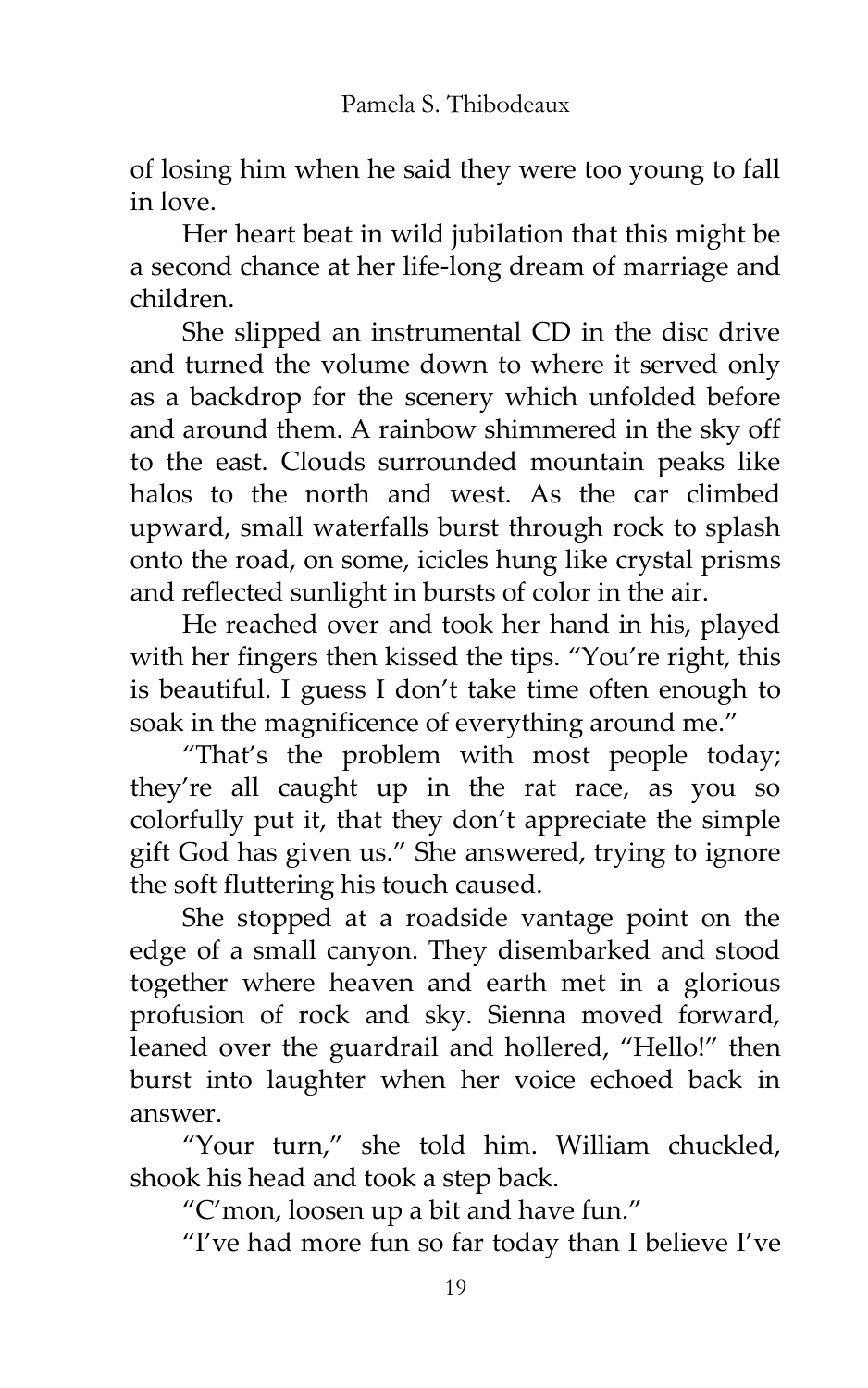had in my entire life. Don't want to overdo it. Besides, being so close to the edge makes me nervous. So, back up will you?'

She cocked her head and eyed him, so handsome hunkered down in his jacket, his breath tiny wisps of fog in the chilly air. Flakes of pristine white snow clung to his dark hair, glimmered, and left a silky shine in their wake when they melted away. 'So close to the edge of what, the mountain or falling in love...with life," she qualified.

William took her hand in his, raised it to his lips and whispered, "Both."

She laughed, twirled away from him, and challenged him to a race.

Her feet slipped on the icy walkway. He wrapped his arms around her waist and hauled her against him. He lowered his eyes to her lips which quivered only inches from his then looked up to capture her gaze in a heated embrace.

William's heart thundered in his chest, breath clogged his throat. 'Careful,' he rasped. 'To race on this ice is sheer madness.'

Her eyes shone with laughter. She brushed her fingers through his hair and slid from his grasp. She hurried ahead of him and picked up a handful of snow then turned and began to walk backward.

'Sienna, don't you dare,' he warned no doubt in his mind what her plans were when she packed the snow into a firm ball.

She tossed the globe into the air, once, twice, as though considering the consequences. On a laugh she threw it at him and made a mad dash for the SUV. She wasn't fast enough to escape retaliation when he scooped up a handful and slung it in her direction.